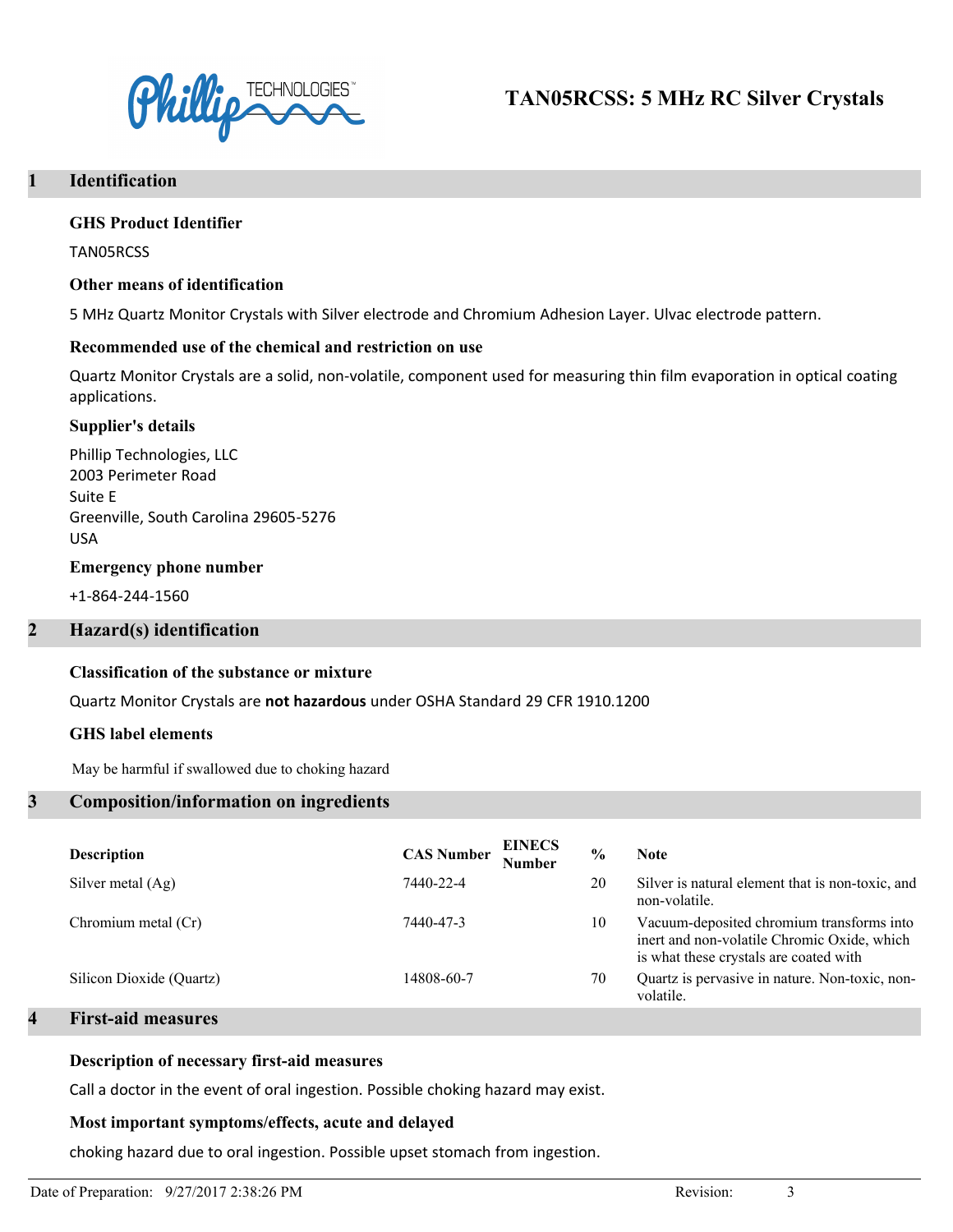# **Indication of immediate medical attention and special treatment needed, if necessary**

# Choking, difficulty breathing, or illness. **5 Fire-fighting measures** Not Applicable **Suitable extinguishing media** Not Applicable **Specific hazards arising from the chemical** Not Applicable **Special protective actions for fire-fighters 6 Accidental release measures** Not Applicable **Personal precautions, protective equipment and emergency procedures** Not Applicable **Environmental precautions** Not Applicable. Product is solid, non-toxic, non-volatile, and non-flammable **Methods and materials for containment and cleaning up 7 Handling and storage** None. **Precautions for safe handling** None **Conditions for safe storage, including any incompatibilities 8 Exposure controls/personal protection** No PPE required for handling. **Control parameters** No controlled procedures required for safe handling. **Appropriate engineering controls** No PPE required for handling. **Individual protection measures 9 Physical and chemical properties Physical and chemical properties**

**Physical state** Solid **Odor** No Odor **Appearance** Silver and Metallic Grey **Odor Threshold** No information available **Color**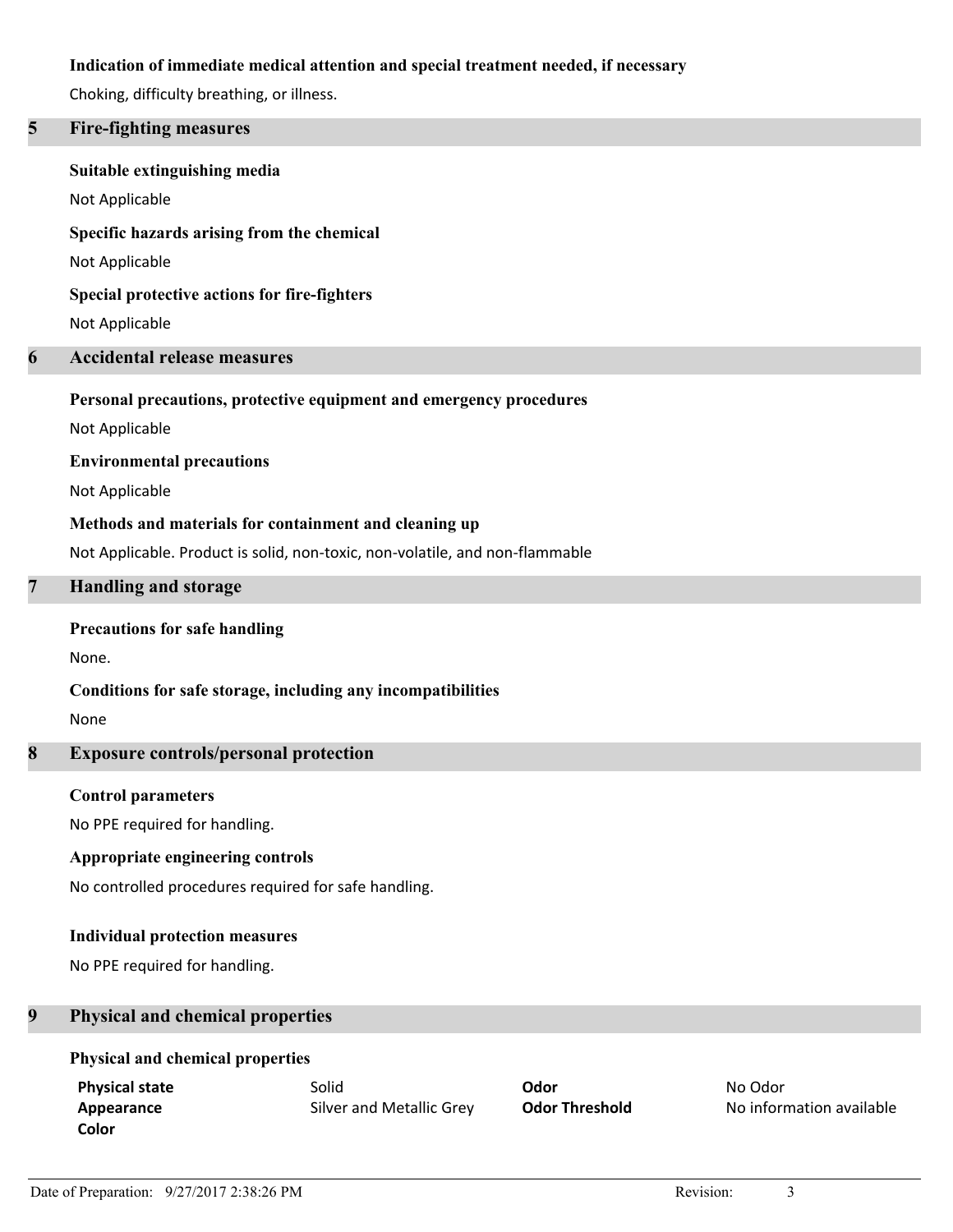| <b>Property</b>                  | <b>Values</b> |
|----------------------------------|---------------|
| рH                               | no data a     |
| <b>Melting/Freezing Point</b>    | 1670°C        |
| boiling Point/Boiling range      | no data a     |
| <b>Flash Point</b>               | no data a     |
| <b>Evaporation Rate</b>          | no data a     |
| Flammability (solid / gas)       | no data a     |
| <b>Flammability Limit in Air</b> | no data a     |
| <b>Upper Flammability Limit</b>  | no data a     |
| <b>Lower Flammability Limit</b>  | no data a     |
| <b>Vapor Pressure</b>            | no data a     |
| <b>Vapor Density</b>             | no data a     |
| <b>Specific Gravity</b>          | 60.08         |
| <b>Water Solubility</b>          | Non-solu      |
| Solubility in other solvents     | no data a     |
| <b>Partition coefficient: n-</b> | no data a     |
| octanol/wate                     |               |
| <b>Autoignition temperature</b>  | no data a     |
| <b>Decomposition temperature</b> | no data a     |
| <b>Kinematic viscosity</b>       | no data a     |
| <b>Dynamic viscosity</b>         | no data a     |
| <b>Explosive properties</b>      | no data a     |
| <b>Oxidizing properties</b>      | no data a     |
|                                  |               |

# **Remarks Method**

**phanulable R** None Known **None Known bouldary Point in the Southern Robins Robins Robins Robins Robins Robins Robins Robins Robins Robins Robins Robins Robins Robins Robins Robins Robins Robins Robins Robins Robins Flash Pointing Pointing Pointing Report** None Known **Evailable Rate None Known Flammability (solid / gas)** no data available None Known **Flammability Limit in Air** no data available None Known **Exampler 19 None Known Examplerization Example 1** None Known **Pressures Pressures Pressure None Known Valuation Constructs** None Known **None Known WaterFigure II** None Known **Solution include include Solvents** no data available no data solvents no data available variable no data available no data available variable no data available variable variable variable variable variable variable variabl available **None Known** 

**Automizable Routing None Known Provider and South Available 19 None Known Kingmatical Rivallable None Known Prical available increments** None Known **Explores 12** None Known **Properties Properties** no data available no data available no data available no data available no data available no data available no data available no data available no data available no data available no data availabl

# **10 Stability and reactivity**

#### **Reactivity**

None under normal processing

#### **Chemical stability**

Stable under all storage and usage conditions

#### **Possibility of hazardous reactions**

None under normal processing

**Conditions to avoid**

None

#### **Incompatible materials**

None

**Hazardous decomposition products**

None

# **11 Toxicological information**

**Toxicological (health) effects**

None.

# **Numerical measures of toxicity (such as acute toxicity estimates)**

**Toxicological Data on Ingredients:**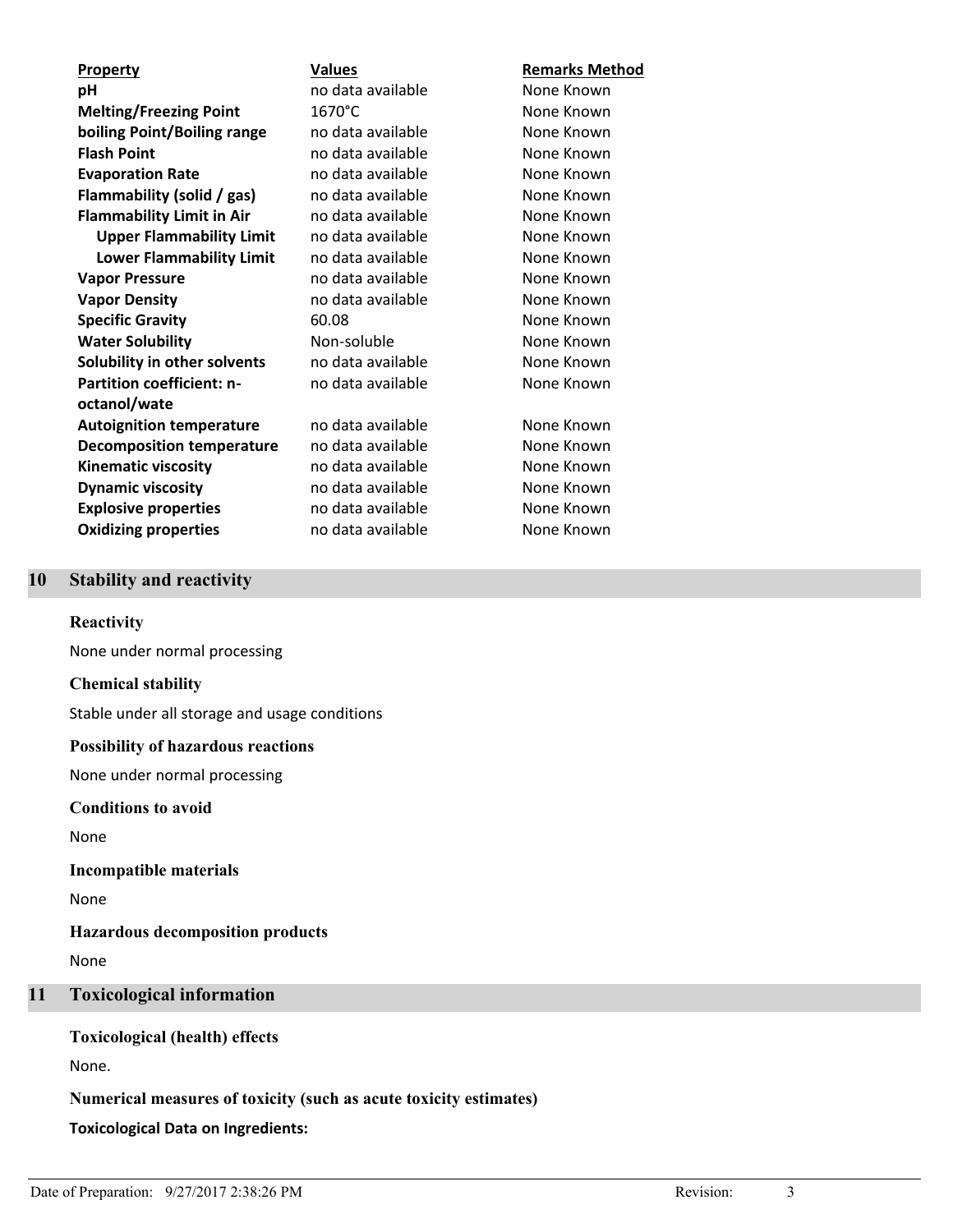| Ingredient | <b>LD50</b>   | LC50          |
|------------|---------------|---------------|
| Quartz     | Not available | Not available |
| Silver     | Not available | Not available |
| Chromium   | Not available | Not available |

# **Interactive effects**

None

#### **Where specific chemical data are not available**

None

## **Mixtures**

None

# **Mixture versus ingredient information**

None

# **Other information**

None

# **Information on the likely routes of exposure**

None

# **Symptoms related to the physical, chemical and toxicological characteristics**

Potential Choking Hazard

# **Delayed and immediate effects and also chronic effects from short and long term exposure**

None

# **12 Ecological information**

**Toxicity**

None

**Persistence and degradability**

None

**Bioaccumulative potential**

None

**Mobility in soil**

None

**Other adverse effects**

None

# **13 Disposal considerations**

# **Disposal methods**

Bury in a secured landfill in accordance with all local, state and federal environmental regulations. Empty containers may be incinerated or discarded as general trash.